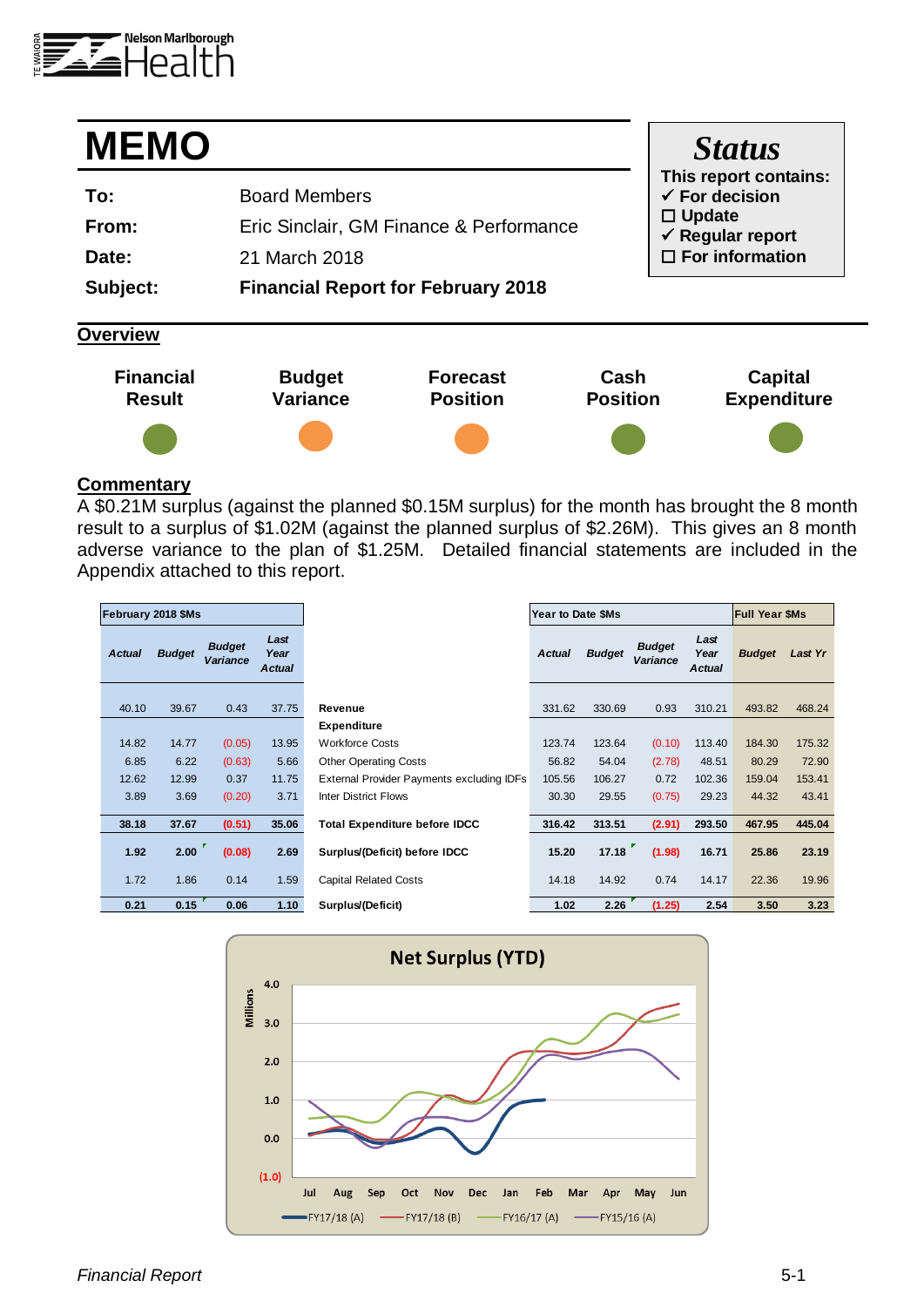

### **Key messages for the month**

- NMH continues to report a surplus position which is important to ensure we are living within our means and creating the provision for the future hospital development and allow for new investments into health services to be considered.
- Within the February result:
	- o An adjustment, totalling \$200k, was made to IDFs which reflects the risk previously highlighted to the Board.
	- o Pharmaceuticals within the hospital continue to track adverse to plan with the variance \$176k for the month bringing the YTD adverse variance to \$844k. We are accruing the rebate to the October forecast advice and expect to receive the February forecast from Pharmac in early April. Once received we will assess the impact on the financial results.
- The forecast for the full year was lowered to a surplus of \$2.5M following the January result and has remained unchanged following the February result. This reflects:
	- o The DHB is living within our means on the basis that we are forecasting a surplus result, albeit lower than we planned, the critical point remains a surplus will be achieved.
	- o We have a few challenges around IDFs where we expect to end the year adverse to plan. It is key to note that although NMH is forecasting an adverse result for IDFs it is neutral across the sector as the other DHBs should have the corresponding favourable variance.
	- o The RMO settlement has resulted in a significant increase in the costs for that workforce, particularly in the requirement to bring on additional FTEs.
	- o The extremely busy period we experienced in August and September will not be offset by quieter periods and therefore we do not expect the adverse variance we saw in those months will enable us to track back to plan.
	- o We are seeing some instances, such as intragam and hospital pharmaceutical costs were NMH would appear to have a patient cohort that differs when compared to the trends and cost being experienced in other DHBs. We are investigating the causes for this.
	- o We are delivering to the elective targets and are where we expected to be so do not expect to see the additional cost increases in the last few months of the year like we saw in the previous year.

Eric Sinclair **GM Finance and Performance**

**RECOMMENDATIONS:**

#### **THAT THE BOARD RECEIVES THE FINANCIAL REPORT.**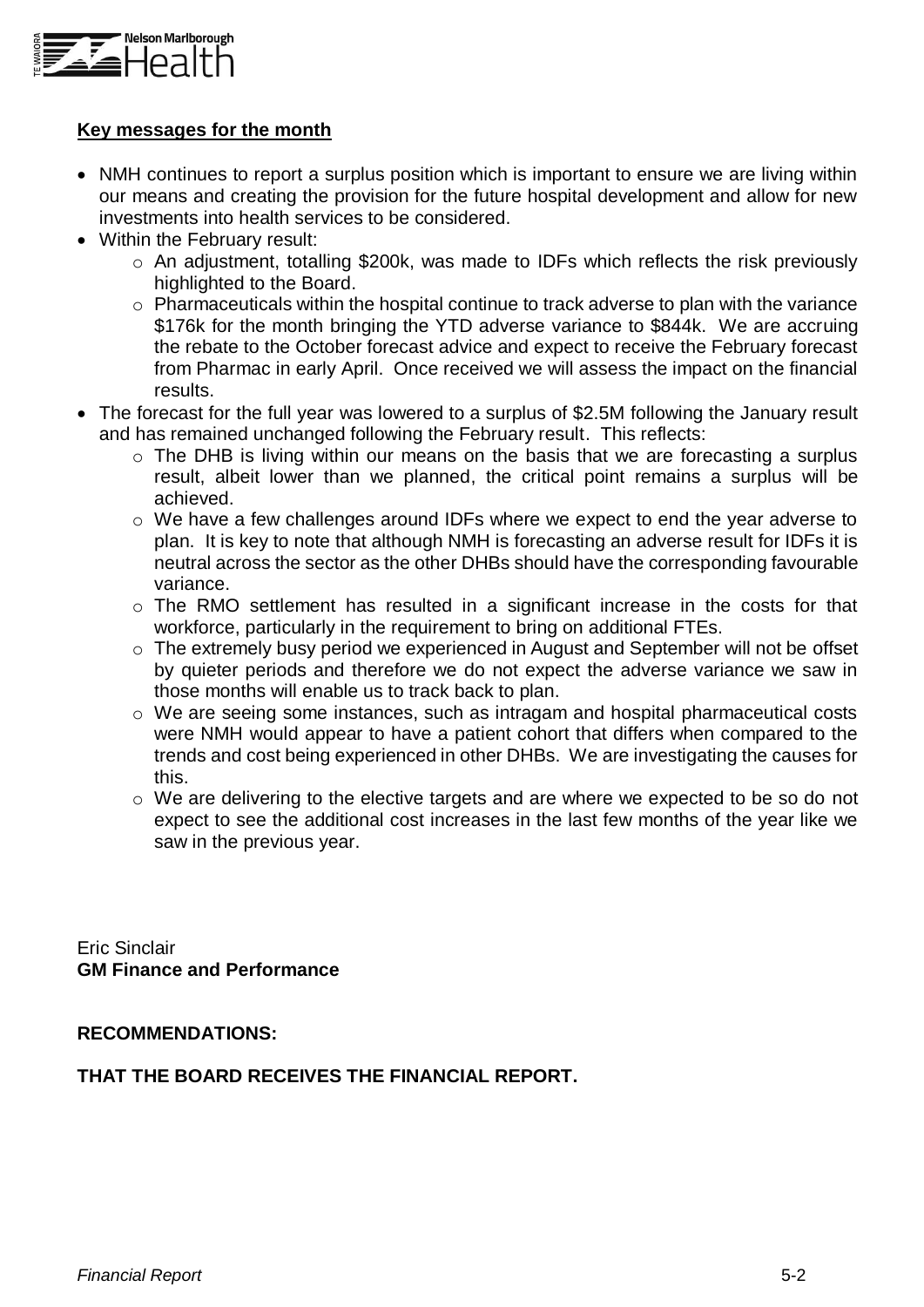

### **Appendix A – Detailed Financial Statements**

### *Statement of Financial Performance*

| <b>February 2018 \$000s</b> |               |                           |                        |                                                  | Year to Date \$000s |               |                           |                        | Full Year \$000s |          |  |
|-----------------------------|---------------|---------------------------|------------------------|--------------------------------------------------|---------------------|---------------|---------------------------|------------------------|------------------|----------|--|
| <b>Actual</b>               | <b>Budget</b> | <b>Budget</b><br>Variance | Last<br>Year<br>Actual |                                                  | Actual              | <b>Budget</b> | <b>Budget</b><br>Variance | Last<br>Year<br>Actual | <b>Budget</b>    | Last Yr  |  |
|                             |               |                           |                        | <b>Revenue</b>                                   |                     |               |                           |                        |                  |          |  |
| 35,716                      | 35,681        | 35                        | 33,887                 | MOH devolved funding                             | 296,905             | 295,820       | 1,086                     | 277,608                | 442,001          | 418,471  |  |
| 1,714                       | 1,759         | (45)                      | 1,644                  | MOH non-devolved funding                         | 15,506              | 15,849        | (343)                     | 14,368                 | 23,530           | 22,090   |  |
| 1,430                       | 1,273         | 157                       | 1,257                  | Other government & DHBs                          | 10,783              | 10,785        | (1)                       | 10,319                 | 16,007           | 15,243   |  |
| 1,241                       | 962           | 279                       | 967                    | Other income                                     | 8,422               | 8,232         | 190                       | 7,911                  | 12,278           | 12,433   |  |
| 40,101                      | 39,675        | 427                       | 37,754                 | <b>Total Revenue</b>                             | 331,617             | 330,685       | 932                       | 310,206                | 493,817          | 468,237  |  |
|                             |               |                           |                        | <b>Expenditure</b>                               |                     |               |                           |                        |                  |          |  |
| 14,493                      | 14,673        | 179                       | 13,615                 | <b>Employed Workforce</b>                        | 121,312             | 122,764       | 1,453                     | 110,836                | 182,993          | 171,259  |  |
| 325                         | 100           | (224)                     | 330                    | <b>Outsourced Workforce</b>                      | 2,430               | 878           | (1, 552)                  | 2,560                  | 1,306            | 4,060    |  |
| 14,818                      | 14,773        | (45)                      | 13,946                 | <b>Total Workforce</b>                           | 123,742             | 123,642       | (100)                     | 113,396                | 184,299          | 175,319  |  |
| 1,283                       | 1,234         | (48)                      | 866                    | <b>Outsourced Services</b>                       | 10,720              | 10,599        | (121)                     | 7,290                  | 15,875           | 10,561   |  |
| 3,146                       | 2,661         | (486)                     | 2,744                  | <b>Clinical Supplies</b>                         | 24,986              | 22,764        | (2, 222)                  | 22,867                 | 34,028           | 35,623   |  |
| 2,423                       | 2,323         | (100)                     | 2,047                  | Non-Clinical Supplies                            | 21,116              | 20,680        | (436)                     | 18,354                 | 30,390           | 26,718   |  |
| 12,615                      | 12,986        | 370                       | 11,751                 | <b>External Provider Payments excluding IDFs</b> | 105,556             | 106,273       | 718                       | 102,356                | 159,040          | 153,409  |  |
| 3,894                       | 3,693         | (200)                     | 3,706                  | <b>Inter District Flows</b>                      | 30,301              | 29,547        | (754)                     | 29,235                 | 44,321           | 43,412   |  |
| 38,179                      | 37,670        | (509)                     | 35,060                 | <b>Total Expenditure before IDCC</b>             | 316,421             | 313,506       | (2, 915)                  | 293,496                | 467,953          | 445,043  |  |
| 1,923                       | 2,005         | (82)                      | 2,695                  | Surplus/(Deficit) before IDCC                    | 15,196              | 17,179        | (1,983)                   | 16,710                 | 25,864           | 23,194   |  |
| 29                          | 19            | (9)                       | 127                    | Interest Expense                                 | 232                 | 170           | (63)                      | 1,811                  | 252              | 1,914    |  |
| 906                         | 1,058         | 152                       | 887                    | Depreciation                                     | 7,693               | 8,510         | 817                       | 7,761                  | 12,757           | 11,631   |  |
| 780                         | 780           | (1)                       | 579                    | Capital Charge                                   | 6,254               | 6,237         | (17)                      | 4,599                  | 9,355            | 6,418    |  |
| 1,715                       | 1,857         | 141                       | 1,593                  | <b>Total IDCC</b>                                | 14,179              | 14,917        | 738                       | 14,172                 | 22,364           | 19,964   |  |
| 207                         | 148           | 59                        | 1,102                  | Surplus/(Deficit) after IDCC                     | 1,017               | 2,263         | (1, 245)                  | 2,538                  | 3,500            | 3,230    |  |
|                             |               |                           |                        |                                                  |                     |               |                           |                        |                  |          |  |
| 366                         | 194           | 172                       | 289                    | Funder                                           | 10,689              | 9,554         | 1,135                     | 837                    | 12,970           | 4,560    |  |
| 35                          | 38            | (3)                       | (1)                    | Governance                                       | 423                 | 253           | 170                       | $\overline{7}$         | 355              | (115)    |  |
| (194)                       | (84)          | (110)                     | 813                    | Provider                                         | (10,095)            | (7, 545)      | (2, 550)                  | 1,694                  | (9,824)          | (1, 215) |  |
| 207                         | 148           | 59                        | 1,102                  | Surplus/(Deficit)                                | 1,017               | 2,263         | (1, 245)                  | 2,538                  | 3,500            | 3,230    |  |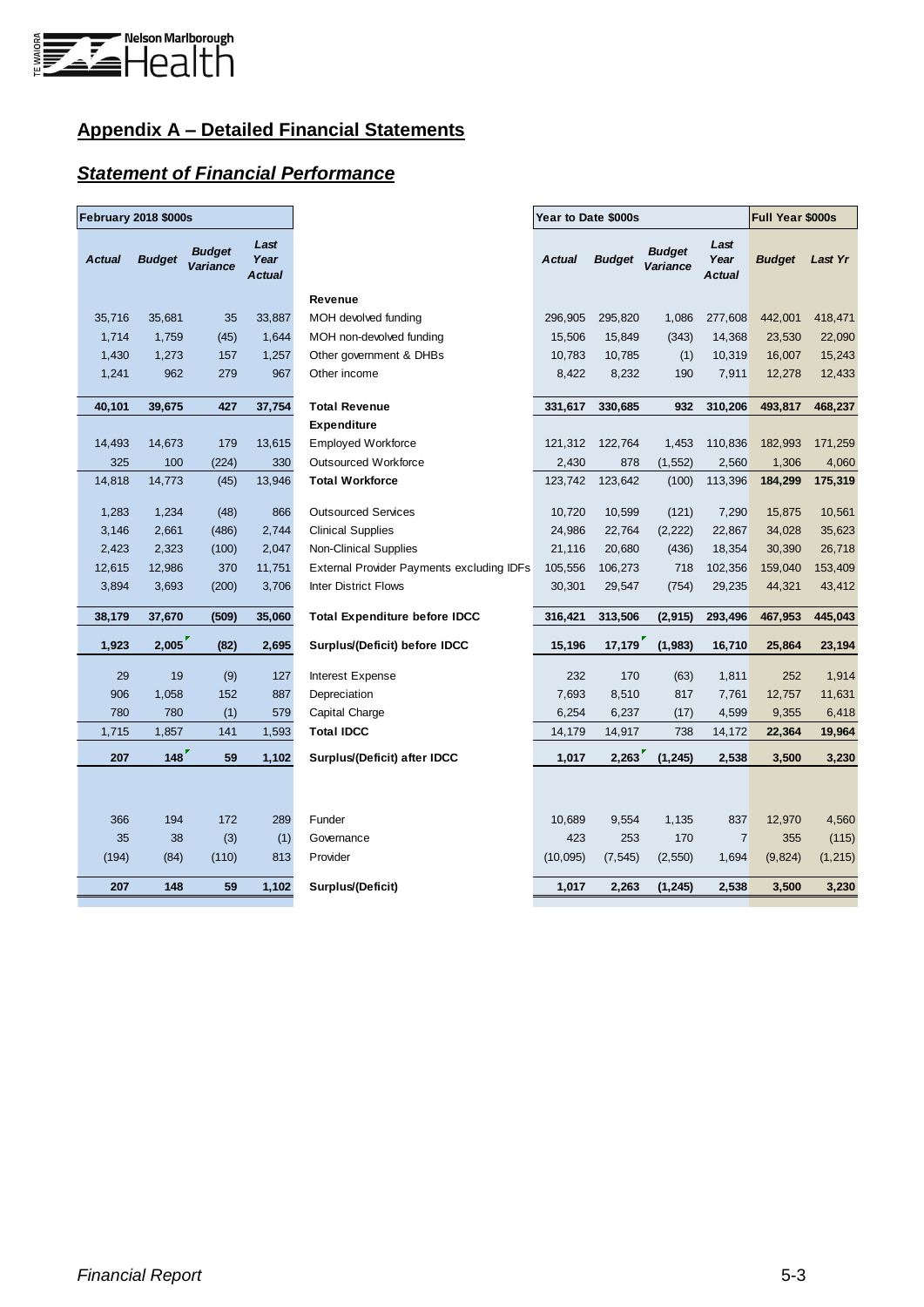

## *Financial Performance by Division*

| <b>February 2018 \$000s</b> |               |                           |                               |  |  |  |  |  |  |
|-----------------------------|---------------|---------------------------|-------------------------------|--|--|--|--|--|--|
| Actual                      | <b>Budget</b> | <b>Budget</b><br>Variance | Last<br>Year<br><b>Actual</b> |  |  |  |  |  |  |
| 36,529                      | 36.474        | 55                        | 34.722                        |  |  |  |  |  |  |
| 354                         | 354           | $\Omega$                  | 354                           |  |  |  |  |  |  |
| 22,883                      | 22,448        | 434                       | 21,655                        |  |  |  |  |  |  |
| (19,664)                    | (19,601)      | (63)                      | (18, 976)                     |  |  |  |  |  |  |
| 40,101                      | 39,675        | 427                       | 37,754                        |  |  |  |  |  |  |
|                             |               |                           |                               |  |  |  |  |  |  |
| 36,163                      | 36,280        | 117                       | 34,433                        |  |  |  |  |  |  |
| 318                         | 315           | (3)                       | 354                           |  |  |  |  |  |  |
| 23,077                      | 22,532        | (544)                     | 20,842                        |  |  |  |  |  |  |
| (19,664)                    | (19,601)      | 63                        | (18, 976)                     |  |  |  |  |  |  |
| 39,894                      | 39,526        | (368)                     | 36,653                        |  |  |  |  |  |  |
|                             |               |                           |                               |  |  |  |  |  |  |
| 366                         | 194           | 172                       | 289                           |  |  |  |  |  |  |
| 35                          | 38            | (3)                       | (1)                           |  |  |  |  |  |  |
| (194)                       | (84)          | (110)                     | 813                           |  |  |  |  |  |  |
| 207                         | 148           | 59                        | 1,102                         |  |  |  |  |  |  |

|               | <b>February 2018 \$000s</b> |                                  |                               |                                       | Year to Date \$000s |               | <b>Full Year \$000s</b>   |                               |                         |                |
|---------------|-----------------------------|----------------------------------|-------------------------------|---------------------------------------|---------------------|---------------|---------------------------|-------------------------------|-------------------------|----------------|
| <b>Actual</b> | <b>Budget</b>               | <b>Budget</b><br><b>Variance</b> | Last<br>Year<br><b>Actual</b> |                                       | <b>Actual</b>       | <b>Budget</b> | <b>Budget</b><br>Variance | Last<br>Year<br><b>Actual</b> | <b>Budget</b>           | <b>Last Yr</b> |
|               |                             |                                  |                               | <b>Revenue</b>                        |                     |               |                           |                               |                         |                |
| 36,529        | 36,474                      | 55                               | 34,722                        | Funds                                 | 303,703             | 302,182       | 1,521                     | 283,805                       | 451,541                 | 427,945        |
| 354           | 354                         | $\overline{0}$                   | 354                           | Governance and Funding Administration | 2,852               | 2,857         | (5)                       | 2,856                         | 4,281                   | 4,270          |
| 22,883        | 22,448                      | 434                              | 21,655                        | Provider                              | 182,218             | 182.454       | (236)                     | 174,923                       | 273,208                 | 262,585        |
| (19,664)      | (19,601)                    | (63)                             | (18, 976)                     | Eliminations                          | (157, 157)          | (156, 808)    | (349)                     | (151, 377)                    | $(235,212)$ $(226,563)$ |                |
| 40,101        | 39,675                      | 427                              | 37,754                        | <b>Total Revenue</b>                  | 331,617             | 330,685       | 932                       | 310,206                       | 493,817                 | 468,237        |
|               |                             |                                  |                               | <b>Expenditure</b>                    |                     |               |                           |                               |                         |                |
| 36,163        | 36,280                      | 117                              | 34,433                        | Funds                                 | 293,014             | 292,628       | (386)                     | 282,967                       | 438,571                 | 423,385        |
| 318           | 315                         | (3)                              | 354                           | Governance and Funding Administration | 2,429               | 2.604         | 175                       | 2,849                         | 3,926                   | 4,385          |
| 23,077        | 22,532                      | (544)                            | 20,842                        | Provider                              | 192,313             | 189,999       | (2,314)                   | 173,228                       | 283,032                 | 263,800        |
| (19,664)      | (19,601)                    | 63                               | (18, 976)                     | Eliminations                          | (157, 157)          | (156, 808)    | 349                       | (151, 377)                    | $(235,212)$ $(226,563)$ |                |
| 39,894        | 39,526                      | (368)                            | 36,653                        | <b>Total Expenditure</b>              | 330.599             | 328,423       | (2, 177)                  | 307,668                       | 490,317                 | 465,006        |
|               |                             |                                  |                               | <b>Net Contribution</b>               |                     |               |                           |                               |                         |                |
| 366           | 194                         | 172                              | 289                           | Funds                                 | 10,689              | 9,554         | 1,135                     | 837                           | 12,970                  | 4,560          |
| 35            | 38                          | (3)                              | (1)                           | Governance and Funding Administration | 423                 | 253           | 170                       | $\overline{7}$                | 355                     | (115)          |
| (194)         | (84)                        | (110)                            | 813                           | Provider                              | (10,095)            | (7, 545)      | (2,550)                   | 1,694                         | (9,824)                 | (1, 215)       |
| 207           | 148                         | 59                               | 1,102                         | <b>Net Surplus/(Deficit)</b>          | 1,017               | 2,263         | (1, 245)                  | 2,538                         | 3,500                   | 3,230          |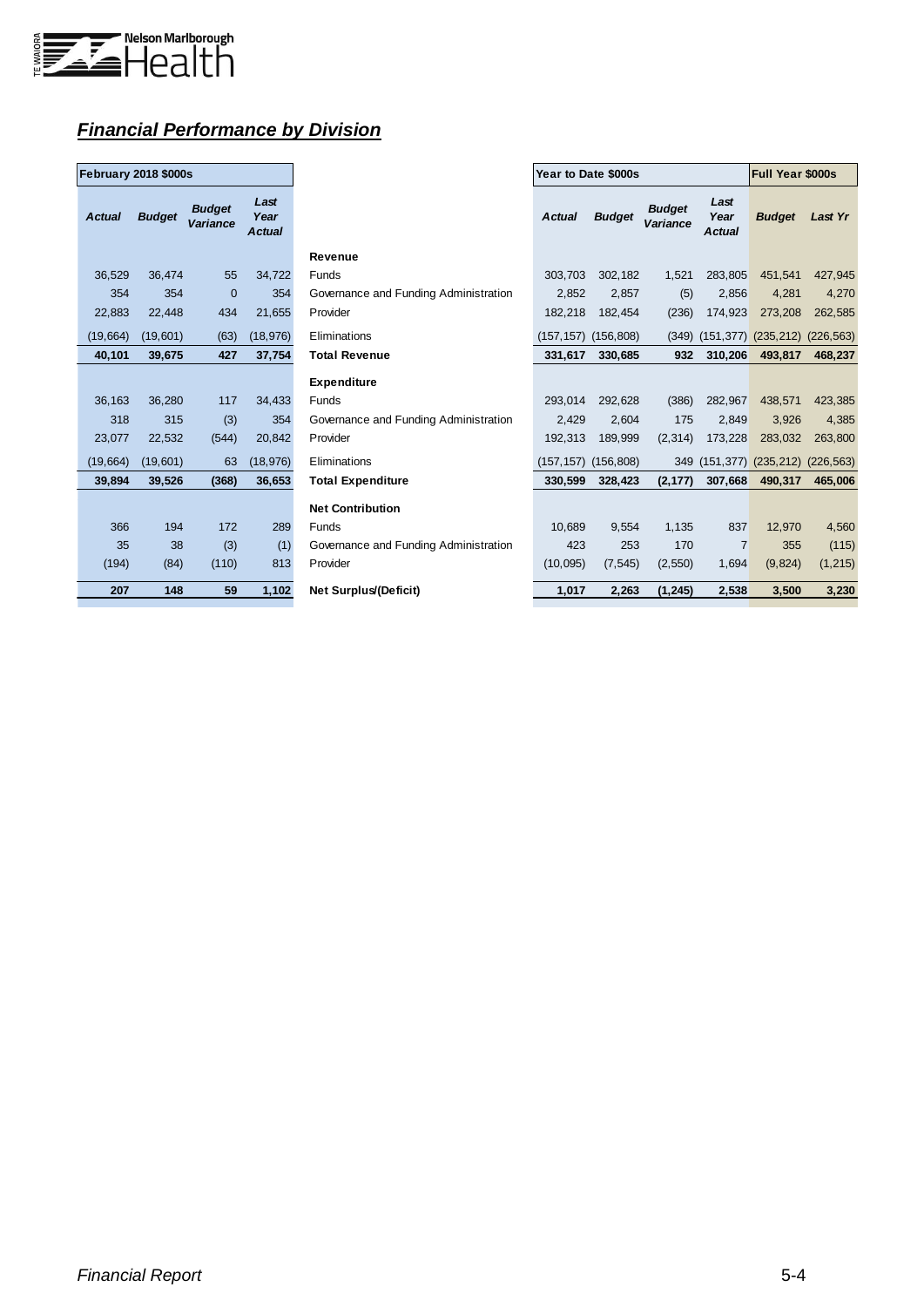

## *Statement of Financial Position*

|                                 | <b>June 2017</b> | Feb           | Feb           |          | <b>Annual</b> |
|---------------------------------|------------------|---------------|---------------|----------|---------------|
| \$000s                          | <b>Actual</b>    | <b>Actual</b> | <b>Budget</b> | Variance | <b>Budget</b> |
| <b>Current Assets</b>           |                  |               |               |          |               |
| Bank                            | 21,561           | 27,283        | 27,257        | 26       | 30,156        |
| Deposits > 3 months             | 19,301           | 19,950        | 18,950        | 1,000    | 18,950        |
| Debtors & Prepayments           | 18,140           | 19,018        | 15,000        | 4,018    | 15,000        |
| <b>Stock</b>                    | 2,700            | 2,687         | 2,770         | (83)     | 2,770         |
| <b>Assets Held for Sale</b>     | 465              | 465           | 191           | 274      | 465           |
| <b>Current Assets</b>           | 62,167           | 69,403        | 64,168        | 5,235    | 67,341        |
| <b>Current Liabilities</b>      |                  |               |               |          |               |
| <b>Creditors</b>                | 28,534           | 32,428        | 29,804        | (2,624)  | 29,804        |
| <b>Employee Entitlements</b>    | 33,201           | 36,851        | 32,000        | (4, 851) | 32,000        |
| Term Debt - Current Portion     | 477              | 485           | 500           | 15       | 500           |
| <b>Current Liabilities</b>      | 62,212           | 69,763        | 62,304        | (7, 459) | 62,304        |
| <b>Working Capital</b>          | (46)             | (360)         | 1,864         | (2, 224) | 5,037         |
| <b>Non Current Assets</b>       |                  |               |               |          |               |
| Property Plant and Equipment    | 171,589          | 172,533       | 170,747       | 1,786    | 168,227       |
| <b>Other Non Current Assets</b> | 3,881            | 3,943         | 3,974         | (31)     | 3,998         |
| <b>Non Current Assets</b>       | 175,470          | 176,476       | 174,721       | 1,755    | 172,225       |
|                                 |                  |               |               |          |               |
| <b>Employee Entitlements</b>    | 9,923            | 9,923         | 10,200        | 277      | 10,200        |
| <b>Term Debt</b>                | 8,663            | 8,337         | 7,300         | (1,037)  | 7,300         |
| <b>Non Current Liabilities</b>  | 18,586           | 18,260        | 17,500        | (760)    | 17,500        |
| <b>Net Assets</b>               | 156,838          | 157,856       | 159,085       | (1, 229) | 159,762       |
| <b>Equity</b>                   |                  |               |               |          |               |
| Crown Equity                    | 83,015           | 83,015        | 83,014        | 1        | 82,467        |
| <b>Revaluation Reserve</b>      | 53,213           | 53,213        | 53,213        | 0        | 53,213        |
| <b>Retained Earnings:</b>       |                  |               |               |          |               |
| General                         | 19,789           | 19,831        | 22,336        | (2, 505) | 23,831        |
| <b>DSS</b>                      | (52)             | 591           | 385           | 206      | 17            |
| <b>Mental Health</b>            | 873              | 1,206         | 137           | 1,069    | 234           |
| <b>Total Retained Earnings</b>  | 20,611           | 21,628        | 22,858        | (1, 230) | 24,082        |
| <b>Total Crown Equity</b>       | 156,838          | 157,856       | 159,085       | (1, 229) | 159,762       |